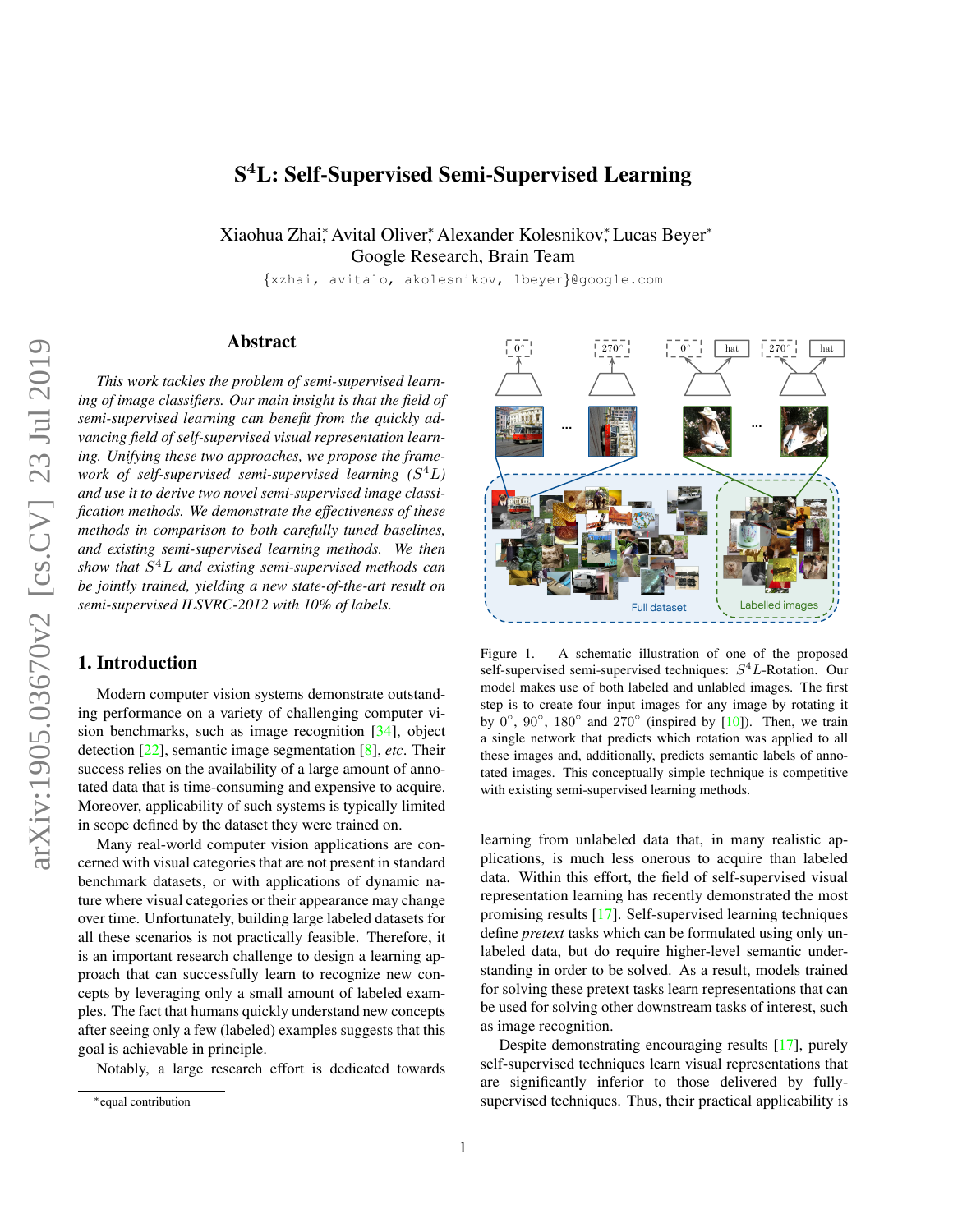<span id="page-1-0"></span>limited and as of yet, self-supervision alone is insufficient.

We hypothesize that self-supervised learning techniques could dramatically benefit from a small amount of labeled examples. By investigating various ways of doing so, we bridge self-supervised and semi-supervised learning, and propose a framework of semi-supervised losses arising from self-supervised learning targets. We call this framework self-supervised semi-supervised learning or, in short,  $S^4L$ . The techniques derived in that way can be seen as new semisupervised learning techniques for natural images. Figure [1](#page-0-0) illustrates the idea of the proposed  $S<sup>4</sup>L$  techniques. We thus evaluate our models both in the semi-supervised setup, as well as in the transfer setup commonly used to evaluate self-supervised representations. Moreover, we design strong baselines for benchmarking methods which learn using only  $10\%$  or  $1\%$  of the labels in ILSVRC-2012.

We further experimentally investigate whether our  $S^4L$ methods could further benefit from regularizations proposed by the semi-supervised literature, and discover that they are complementary, *i.e*. combining them leads to improved results.

Our main contributions can be summarized as follows:

- We propose a new family of techniques for semisupervised learning with natural images that leverage recent advances in self-supervised representation learning.
- We demonstrate that the proposed self-supervised semi-supervised  $(S^4L)$  techniques outperform carefully tuned baselines that are trained with no unlabeled data, and achieve performance competitive with previously proposed semi-supervised learning techniques.
- We further demonstrate that by combining our best  $S<sup>4</sup>L$  methods with existing semi-supervised techniques, we achieve new state-of-the-art performance on the semi-supervised ILSVRC-2012 benchmark.

## 2. Related Work

In this work we build on top of the current state-of-theart in both fields of semi-supervised and self-supervised learning. Therefore, in this section we review the most relevant developments in these fields.

#### 2.1. Semi-supervised Learning

Semi-supervised learning describes a class of algorithms that seek to learn from both unlabeled and labeled samples, typically assumed to be sampled from the same or similar distributions. Approaches differ on what information to gain from the structure of the unlabeled data.

Given the wide variety of semi-supervised learning techniques proposed in the literature, we refer to [\[4\]](#page-8-4) for an extensive survey. For more context, we focus on recent developments based on deep neural networks.

The standard protocol for evaluating semi-supervised learning algorithms works as such: (1) Start with a standard labeled dataset; (2) Keep only a portion of the labels (say,  $10\%$ ) on that dataset; (3) Treat the rest as unlabeled data. While this approach may not reflect realistic settings for semi-supervised learning [\[30\]](#page-9-1), it remains the standard evaluation protocol, which we follow it in this work.

Many of the initial results on semi-supervised learning with deep neural networks were based on generative models such as denoising autoencoders [\[33\]](#page-9-2), variational autoencoders [\[16\]](#page-8-5) and generative adversarial networks [\[29,](#page-9-3) [35\]](#page-9-4). More recently, a line of research showed improved results on standard baselines by adding *consistency regularization losses* computed on unlabeled data. These consistency regularization losses measure discrepancy between predictions made on perturbed unlabeled data points. Additional improvements have been shown by smoothing predictions before measuring these perturbations. Approaches of these kind include Π-Model [\[19\]](#page-8-6), Temporal Ensembling [\[19\]](#page-8-6), Mean Teacher [\[41\]](#page-9-5) and Virtual Adversarial Training [\[24\]](#page-8-7). Recently, fast-SWA[\[1\]](#page-8-8) showed improved results by training with cyclic learning rates and measuring discrepancy with an ensemble of predictions from multiple checkpoints. By minimizing consistency losses, these models implicitly push the decision boundary away from high-density parts of the unlabeled data. This may explain their success on typical image classification datasets, where points in each clusters typically share the same class.

Two additional important approaches for semisupervised learning, which have shown success both in the context of deep neural networks and other types of models are Pseudo-Labeling [\[20\]](#page-8-9), where one imputes approximate classes on unlabeled data by making predictions from a model trained only on labeled data, and conditional entropy minimization [\[11\]](#page-8-10), where all unlabeled examples are encouraged to make confident predictions on *some* class.

Semi-supervised learning algorithms are typically [\[30,](#page-9-1) [24,](#page-8-7) [2,](#page-8-11) [42,](#page-9-6) [1,](#page-8-8) [23\]](#page-8-12) evaluated on small-scale datasets such as CIFAR-10  $[18]$  and SVHN  $[25]$ . We are aware of very few examples in the literature where semi-supervised learning algorithms are evaluated on larger, more challenging datasets such as ILSVRC-2012 [\[34\]](#page-9-0). To our knowledge, Mean Teacher [\[41\]](#page-9-5) currently holds the state-of-the-art result on ILSVRC-2012 when using only  $10\%$  of the labels. Recent concurrent work [\[43,](#page-9-8) [13\]](#page-8-14) presents competitive results on ILSVRC-2012.

#### 2.2. Self-supervised Learning

Self-supervised learning is a general learning framework that relies on surrogate (pretext) tasks that can be formulated using only unsupervised data. A pretext task is de-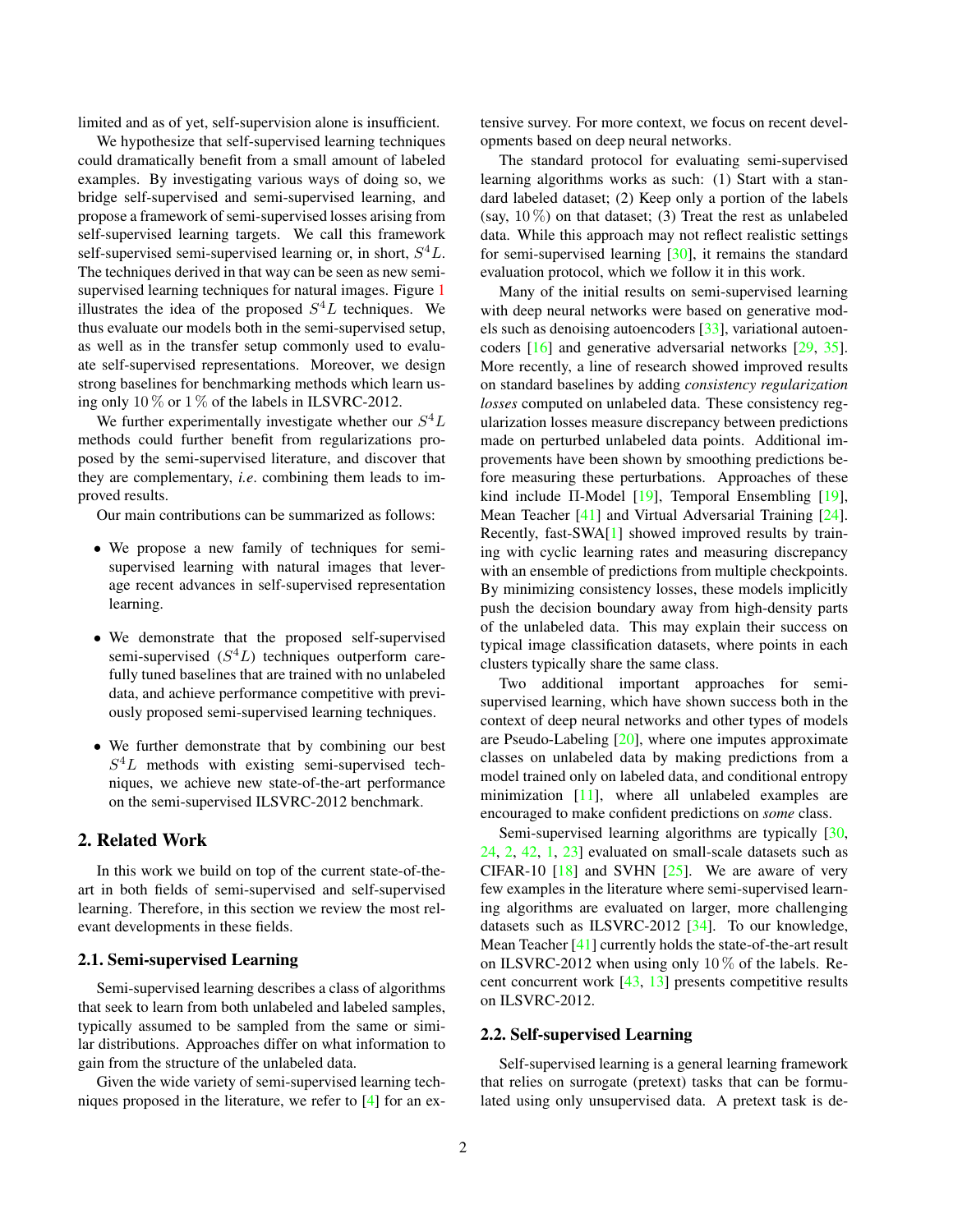<span id="page-2-2"></span>signed in a way that solving it requires learning of a useful image representation. Self-supervised techniques have a variety of applications in a broad range of computer vision topics [\[15,](#page-8-15) [37,](#page-9-9) [7,](#page-8-16) [31,](#page-9-10) [36\]](#page-9-11).

In this paper we employ self-supervised learning techniques that are designed to learn useful visual representations from image databases. These techniques achieve stateof-the-art performance among approaches that learn visual representations from unsupervised images only. Below we provided a non-comprehensive summary of the most important developments in this direction.

Doersch et al. propose to train a CNN model that predicts relative location of two randomly sampled nonoverlapping image patches [\[5\]](#page-8-17). Follow-up papers [\[26,](#page-9-12) [28\]](#page-9-13) generalize this idea for predicting a permutation of multiple randomly sampled and permuted patches.

Beside the above patch-based methods, there are selfsupervised techniques that employ image-level losses. Among those, in [\[44\]](#page-9-14) the authors propose to use grayscale image colorization as a pretext task. Another example is a pretext task [\[10\]](#page-8-2) that predicts an angle of the rotation transformation that was applied to an input image.

Some techniques go beyond solving surrogate classification tasks and enforce constraints on the representation space. A prominent example is the *exemplar* loss from [\[6\]](#page-8-18) that encourages the model to learn a representation that is invariant to heavy image augmentations. Another example is [\[27\]](#page-9-15), that enforces additivity constraint on visual representation: the sum of representations of all image patches should be close to representation of the whole image. Finally, [\[3\]](#page-8-19) proposes a learning procedure that alternates between clustering images in the representation space and learning a model that assigns images to their clusters.

## 3. Methods

In this section we present our self-supervised semisupervised learning  $(S^4L)$  techniques. We first provide a general description of our approach. Afterwards, we introduce specific instantiations of our approach.

We focus on the semi-supervised image classification problem. Formally, we assume an (unknown) data generating joint distribution  $p(X, Y)$  over images and labels. The learning algorithm has access to a labeled training set  $D_l$ , which is sampled i.i.d. from  $p(X, Y)$  and an unlabeled training set  $D<sub>u</sub>$ , which is sampled i.i.d. from the marginal distribution  $p(X)$ .

The semi-supervised methods we consider in this paper have a learning objective of the following form:

<span id="page-2-0"></span>
$$
\min_{\theta} \mathcal{L}_l(D_l, \theta) + w\mathcal{L}_u(D_u, \theta), \tag{1}
$$

where  $\mathcal{L}_l$  is a standard cross-entropy classification loss of all labeled images in the dataset,  $\mathcal{L}_{\mathrm{u}}$  is a loss defined on unsupervised images (we discuss its particular instances later in this section), w is a non-negative scalar weight and  $\theta$  is the parameters for model  $f_{\theta}(\cdot)$ . Note that the learning objective can be extended to multiple unsupervised losses.

#### <span id="page-2-1"></span>3.1. Self-supervised Semi-supervised Learning

We now describe our self-supervised semi-supervised learning techniques. For simplicity, we present our approach in the context of multiclass image recognition, even though it can be easily generalized to other scenarios, such as dense image segmentation.

It is important to note that in practice the objective [1](#page-2-0) is optimized using a stochastic gradient descent (or a variant) that uses mini-batches of data to update the parameters  $\theta$ . In this case the size of a supervised mini-batch  $x_l, y_l \subset D_l$ and an unsupervised mini-batch  $x_u \,\subset D_u$  can be arbitrary chosen. In our experiments we always default to simplest possible option of using minibatches of equal sizes.

We also note that we can choose whether to include the minibatch  $x_l$  into the self-supervised loss, i.e. apply  $\mathcal{L}_{\text{self}}$  to the union of  $x_u$  and  $x_l$ . We experimentally study the effect of this choice in our experiments Section [4.4.](#page-5-0)

We demonstrate our framework on two prominent self-supervised techniques: predicting image rotation [\[10\]](#page-8-2) and exemplar [\[6\]](#page-8-18). Note, that with our framework, more selfsupervised losses can be explored in the future.

 $S<sup>4</sup>L$ -Rotation. The key idea of rotation self-supervision is to rotate an input image then predict which rotation degree was applied to these rotated images. The loss is defined as:

$$
\mathcal{L}_{rot} = \frac{1}{|\mathcal{R}|} \sum_{r \in \mathcal{R}} \sum_{x \in D_u} \mathcal{L}(f_{\theta}(x^r), r)
$$
 (2)

where  $\mathcal{R}$  is the set of the 4 rotation degrees  $\{0^\circ, 90^\circ, 180^\circ, 270^\circ\}$ ,  $x^r$  is the image x rotated by r,  $f_{\theta}(\cdot)$  is the model with parameters  $\theta$ ,  $\mathcal{L}$  is the cross-entropy loss. This results in a 4-class classification problem. We follow a recommendation from  $[10]$  and in a single optimization step we always apply and predict all four rotations for every image in a minibatch.

We also apply the self-supervised loss to the labeled images in each minibatch. Since we process rotated supervised images in this case, we suggest to also apply a classification loss to these images. This can be seen as an additional way to regularize a model in a regime when a small amount of labeled image are available. We measure the effect of this choice later in Section [4.4.](#page-5-0)

 $S<sup>4</sup>L$ -Exemplar. The idea of exemplar self-supervision [\[6\]](#page-8-18) is to learn a visual representation that is invariant to a wide range of image transformations. Specifically, we use "Inception" cropping [\[40\]](#page-9-16), random horizontal mirroring, and HSV-space color randomization as in [\[6\]](#page-8-18) to produce 8 different instances of each image in a minibatch. Follow-ing [\[17\]](#page-8-3), we implement  $\mathcal{L}_u$  as the batch hard triplet loss [\[14\]](#page-8-20)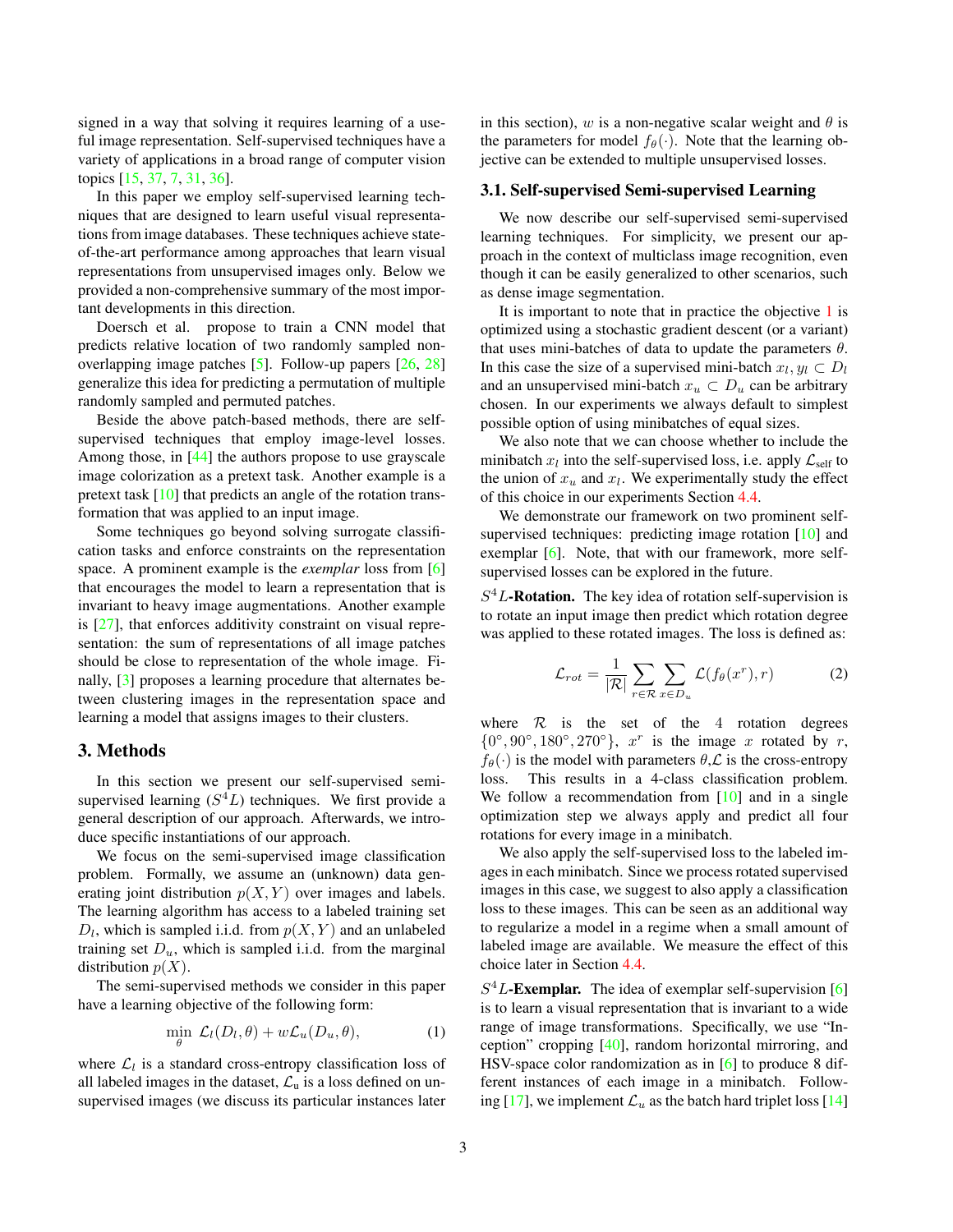<span id="page-3-1"></span>with a soft margin. This encourages transformation of the same image to have similar representations and, conversely, encourages transformations of different images to have diverse representations.

Similarly to the rotation self-supervision case,  $\mathcal{L}_u$  is applied to all eight instances of each image.

#### 3.2. Semi-supervised Baselines

In the following section, we compare  $S<sup>4</sup>L$  to several leading semi-supervised learning algorithms that are not based on self-supervised objectives. We now describe the approaches that we compare to.

Our proposed objective [1](#page-2-0) is applicable for semi supervised learning methods as well, where the loss  $\mathcal{L}_u$  is the standard semi supervised loss as described below.

**Virtual Adversarial Training** (VAT)  $[24]$ : The idea is making the predicted labels robust around input data point against local perturbation. It approximates the maximal change in predictions within an  $\epsilon_{\text{vat}}$  vicinity of unlabeled data points, where  $\epsilon_{\text{vat}}$  is a hyperparameter. Concretely, the VAT loss for a model  $f_{\theta}$  is:

$$
\mathcal{L}_{\text{vat}} = \frac{1}{|\mathcal{D}_u|} \sum_{x \in \mathcal{D}_u} \text{KL}(f_{\theta}(x) \parallel f_{\theta}(x + \Delta x)), \quad (3)
$$

where

$$
\Delta x = \underset{\delta \text{ s.t. } |\delta|_2 = \epsilon}{\arg \max} \text{KL}(f_{\theta}(x) \parallel f_{\theta}(x + \delta)). \tag{4}
$$

While computing  $\Delta x$  directly is not tractable, it can be efficiently approximated at the cost of an extra forward and backwards pass for every optimization step. [\[24\]](#page-8-7).

Conditional Entropy Minimization (EntMin) [\[11\]](#page-8-10): This works under the assumption that unlabeled data indeed has one of the classes that we are training on, even when the particular class is not known during training. It adds a loss for unlabeled data that, when minimized, encourages the model to make confident predictions on unlabeled data. Specifically, the conditional entropy minimization loss for a model  $f_{\theta}$  (treating  $f_{\theta}$  as a conditional distribution of labels over images) is:

$$
\mathcal{L}_{\text{entmin}} = \frac{1}{|\mathcal{D}_u|} \sum_{x \in \mathcal{D}_u} \sum_{y \in Y} -f_{\theta}(y|x) \log f_{\theta}(y|x) \quad (5)
$$

Alone, the EntMin loss is not useful in the context of deep neural networks because the model can easily become extremely confident by increasing the weights of the last layer. One way to resolve this is to encourage the model predictions to be locally-Lipschitz, which VAT does[\[38\]](#page-9-17). Therefore, we only consider VAT and EntMin combined, not just EntMin alone, *i.e.*  $\mathcal{L}_u = w_{vat} \mathcal{L}_{vat} + w_{entmin} \mathcal{L}_{entmin}$ .

Pseudo-Label [\[20\]](#page-8-9) is a simple approach: Train a model only on labeled data, then make predictions on unlabeled data. Then enlarge your training set with the predicted classes of the unlabeled data points whose predictions are confident past some threshold of confidence. Re-train your model with this enlarged labeled dataset. While [\[30\]](#page-9-1) shows that in a simple "two moons" dataset, psuedo-label fails to learn a good model, in many real datasets this approach does show meaningful gains.

## 4. ILSVRC-2012 Experiments and Results

In this section, we present the results of our main experiments. We used the ILSVRC-2012 dataset due to its widespread use in self-supervised learning methods, and to see how well semi-supervised methods scale.

Since the test set of ILSVRC-2012 is not available, and numbers from the validation set are usually reported in the literature, we performed all hyperparameter selection for all models that we trained on a custom train/validation split of the public training set. This custom split contains 1 231 121 training and 50 046 validation images. We then retrain the model using the best hyperparameters on the full training set (1 281 167 images), possibly with fewer labels, and report final results obtained on the public validation set (50 000 images).

We follow standard practice  $[41, 32]$  $[41, 32]$  $[41, 32]$  and perform experiments where class-balanced labels are available for only 10 % of the dataset. Note that 10 % of ILSVRC-2012 still corresponds to roughly 128 000 labeled images, and that previous work uses the full (public) validation set for model selection. While we use a custom validation set extracted from the training set, using such a large validation set does not correspond to a realistic scenario, as already discussed by [\[33,](#page-9-2) [41,](#page-9-5) [30\]](#page-9-1). We also want to cover more realistic cases in our evaluation. We thus perform experiments on  $1\%$  of labeled examples (roughly 13 000 labeled images), while also using a validation set of only 5000 images. We analyze the impact of validation set size in Section [7.](#page-7-0)

We always define epochs in terms of the available labeled data, *i.e*. one epoch corresponds to one full pass through the labeled data, regardless of how many unlabeled examples have been seen. We optimize our models using stochastic gradient descent with momentum on minibatches of size 256 unless specified otherwise. While we do tune the learning rate, we keep the momentum fixed at 0.9 across all experiments. Table [1](#page-4-0) summarizes our main results.

#### <span id="page-3-0"></span>4.1. Plain Supervised Learning

Whenever new methods are introduced, it is crucial to compare them against a solid baseline of existing methods. The simplest baseline to which any semi-supervised learning method should be compared to, is training a plain supervised model on the available labeled data.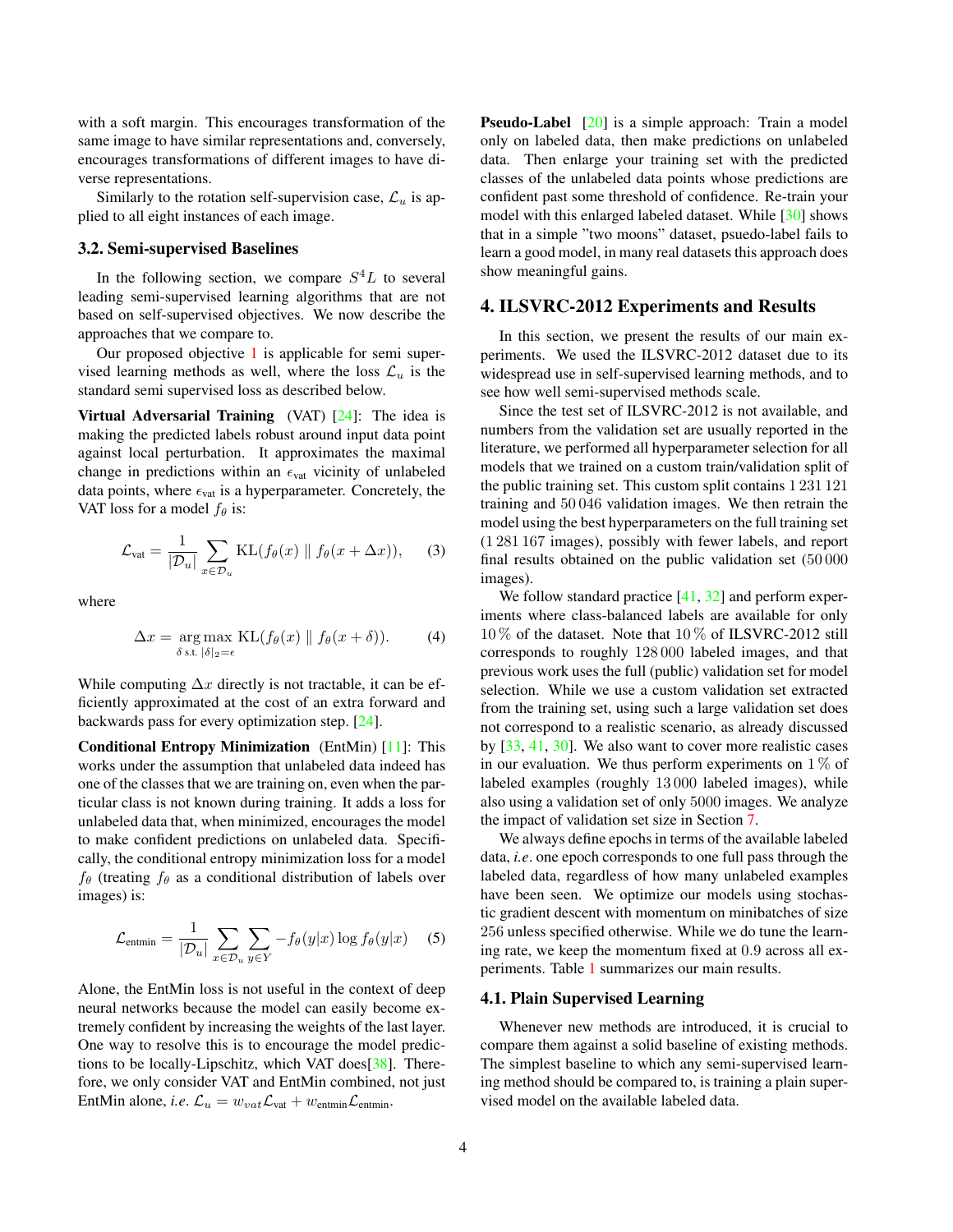<span id="page-4-3"></span>Oliver *et al*. [\[30\]](#page-9-1) discovered that reported baselines trained on labeled examples alone are unfairly weak, perhaps given that there is not a strong community behind tuning those baselines. They provide strong supervised-only baselines for SVHN and CIFAR-10, and show that the gap shown by the use of unlabeled data is smaller than reported.

We observed the same in the case of ILSVRC-2012. Thus, we aim to provide a strong baseline for future research by performing a relatively large search over training hyperparameters for training a model on only  $10\%$  of ILSVRC-2012. Specifically, we try weight-decay values in  $\{1,3\} \cdot 10^{\{-2,-3,-4\}}$ , learning rates in  $\{0.3, 0.1, 0.03\}$ , four different learning rate schedules spanning 30 to 500 epochs, and finally we explore various model architectures: ResNet50, ResNet34, ResNet18, in both "regular" (v1) and "pre-activation" (v2) variants, as well as half-, double-, triple-, and quadruple-width variants of these, testing the assumption that smaller or shallower models overfit less.

In total, we trained several thousand models on our custom training/validation split of the public training set of ILSVRC-2012. In summary, it is crucial to tune both weight decay and training duration while, perhaps surprisingly, model architecture, depth, and width only have a small influence on the final results. We thus use a standard, unmodified ResNet50v2 as model, trained with weight decay of 10<sup>-3</sup> for 200 epochs, using a standard learning rate of 0.1, ramped up from 0 for the first five epochs, and decayed by a factor of 10 at epochs 140, 160, and 180. We train in total for 200 epochs. The standard augmentation procedure of random cropping and horizontal flipping is used during training, and predictions are made using a single central crop keeping aspect ratio.

We perform a similar search when training our baseline on  $1\%$  of ILSVRC-2012, but additionally include two choices of data augmentation (whether or not to apply random color augmentation) and two minibatch sizes (256 and 1024) in the hyperparameter search. Perhaps somewhat surprisingly, the results here are similar, in that tuning the weight decay and training duration is crucial, but model architecture does not matter much. Additionally, performing color augmentation becomes important. Here too, we use a standard, unmodified ResNet50v2 as model, trained with weight decay of  $10^{-2}$  for 1000 epochs, using a learning rate of  $0.01<sup>1</sup>$  $0.01<sup>1</sup>$  $0.01<sup>1</sup>$ , ramped up from  $0.0$  for the first ten epochs<sup>[2](#page-4-2)</sup>, and decayed by a factor of 10 at epochs 700, 800, and 900. We train in total for 1000 epochs. A more detailed presentation of the results is provided in the supplementary material.

Using this only slightly altered training procedure, our baseline models achieve 80.43 % top5 accuracy (56.35 % top1) on the public ILSVRC-2012 validation set when

<span id="page-4-0"></span>Table 1. Top-5 accuracy [%] obtained by individual methods when training them on ILSVRC-2012 with a subset of labels. All methods use the same standard width ResNet50v2 architecture.

| $ILSVRC-2012$ labels:<br>(i.e. images per class) | $10\%$<br>(128) | $1\%$<br>(13) |
|--------------------------------------------------|-----------------|---------------|
| Supervised Baseline (Section 4.1)                | 80.43           | 48.43         |
| Pseudolabels [20]                                | 82.41           | 51.56         |
| <b>VAT</b> [24]                                  | 82.78           | 44.05         |
| VAT + Entropy Minimization $[11]$                | 83.39           | 46.96         |
| Self-sup. Rotation $[17]$ + Linear               | 39.75           | 25.98         |
| Self-sup. Exemplar $[17]$ + Linear               | 32.32           | 21.33         |
| Self-sup. Rotation $[17]$ + Fine-tune            | 78.53           | 45.11         |
| Self-sup. Exemplar $[17]$ + Fine-tune            | 81.01           | 44.90         |
| $S^4L$ -Rotation                                 | 83.82           | 53.37         |
| $S^4L$ -Exemplar                                 | 83.72           | 47.02         |

trained on only 10  $\%$  of the full training set. Our 1  $\%$  baseline achieves  $48.43\%$  top5 accuracy (25.39  $\%$  top1). These results form a solid baseline to compare to, considering that the same standard ResNet50v2 model achieves 92.82 % top5 accuracy (75.89  $\%$  top1) on 100  $\%$  of the labels.

For all further experiments, we reuse the best hyperparameters discovered here, except that we try two additional learning rates:  $\{0.3, 0.1, 0.03\}$  for  $10\%$  and  ${0.03, 0.01, 0.003}$  for  $1\%$ , and two additional weight decays:  $\{10^{-4}, 3 \cdot 10^{-4}, 10^{-3}\}$  for  $10\%$  and  $\{3 \cdot 10^{-3}, 10^{-2}, 3 \cdot$  $10^{-2}$ } for 1 %. We also try two different weights  $w_u$  for the additionally introduced loss  $\mathcal{L}_u$ :  $w_u \in \{0.5, 1.0\}$ .

#### 4.2. Semi-supervised Baselines

We train semi-supervised baseline models using (1) Pseudo-Label, (2) VAT, and (3) VAT+EntMin. To the best of our knowledge, we present the first evaluation of these techniques on ILSVRC-2012.

Pseudo-Label Using the plain supervised learning models from Section [4.1,](#page-3-0) we assign pseudo-labels to the full dataset. Then, in a second step, we train a ResNet50v2 from scratch following standard practice, *i.e*. with learning rate 0.1, weight decay  $10^{-4}$ , and 100 epochs on the full (pseudo-labeled) dataset.

We try both using all predictions as pseudo-labels, as well as using only those predictions with a confidence above 0.5. Both perform closely on our validation set, and we choose no filtering for the final model for simplicity.

Table [1](#page-4-0) shows that a second step training with pseudolabels consistently improves the results on both 10 % and the  $1\%$  labels case. This motivates us to apply the idea to our best semi supervised model, which is discussed in Section [5.](#page-5-1)

<span id="page-4-1"></span><sup>&</sup>lt;sup>1</sup>While the standard learning rate of 0.1 worked equally well, learning curves seemed significantly less stable.

<span id="page-4-2"></span><sup>2</sup>This was likely not necessary, but kept for consistency.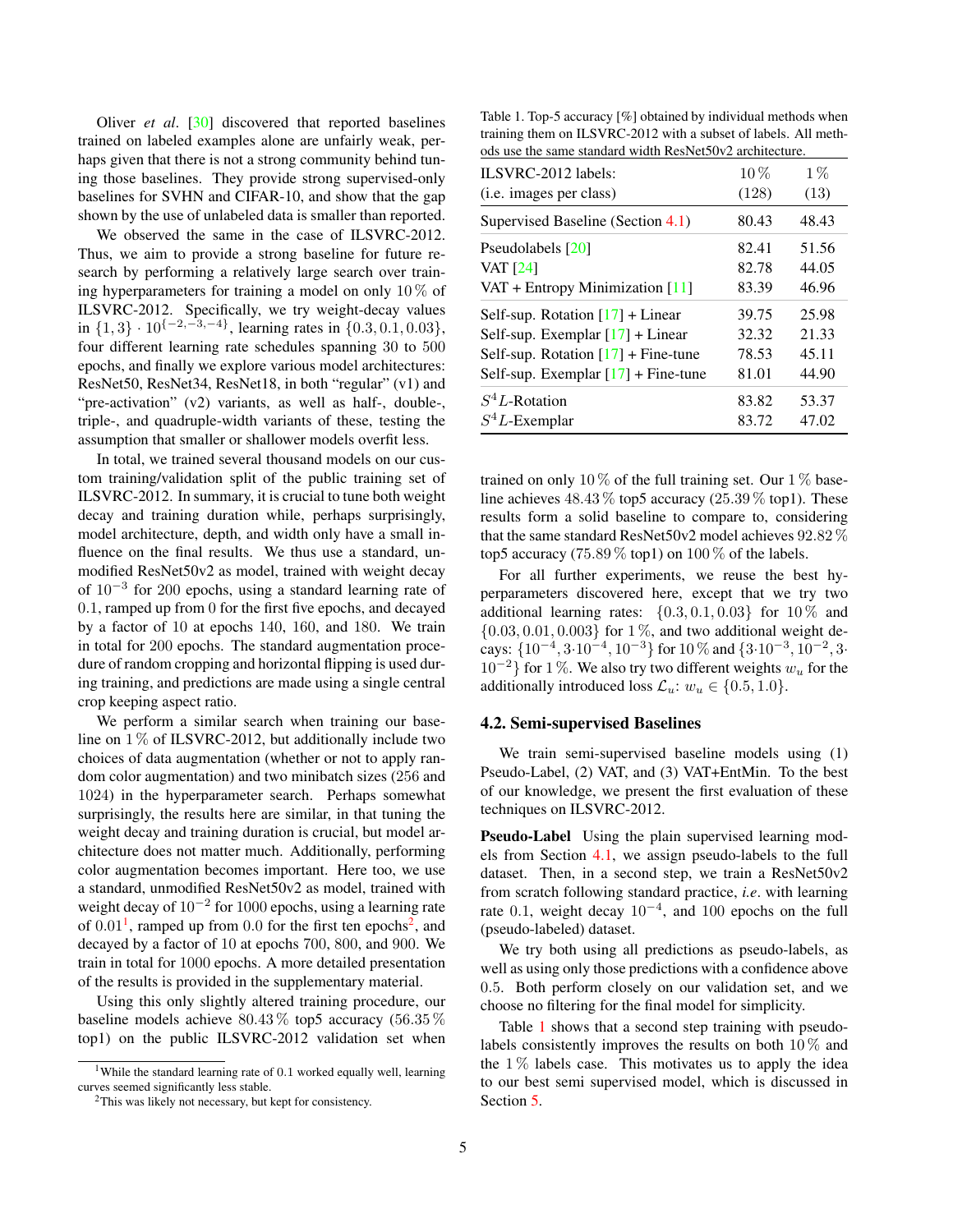<span id="page-5-2"></span>VAT We first verify our VAT implementation on CIFAR-10. With 4000 labels, we are able to achieve 86.41 % top-1 accuracy, which is in line with the  $86.13\%$  reported in [\[30\]](#page-9-1).

Besides the previously mentioned hyperparameters common to all methods, VAT needs tuning  $\epsilon_{\text{vat}}$ . Since it corresponds to a distance in pixel space, we use a simple heuristic for defining a range of values to try for  $\epsilon_{\text{vat}}$ : values should be lower than half the distance between neighbouring images in the dataset. Based on this heuristic, we try values of  $\epsilon_{\text{vat}} \in \{50, 50 \cdot 2^{-1/3}, 50 \cdot 2^{-2/3}, 25\}$  and found  $\epsilon_{\text{vat}} \approx 40$ to work best.

VAT+EntMin VAT is intended to be used together with an additional entropy minimization (EntMin) loss. Ent-Min adds a single hyperparameter to our best VAT model: the weight of the EntMin loss, for which we try  $w_{\text{entmin}} \in$  $\{0, 0.03, 0.1, 0.3, 1\}$ , without re-tuning  $\epsilon_{\text{vat}}$ .

The results of our best VAT and VAT+EntMin model are shown in Table [1.](#page-4-0) As can be seen, VAT performs well in the  $10\%$  case, and adding adding entropy minimization consistently improves its performance. In Section [5,](#page-5-1) we further extend the co-training idea to include the self-supervised rotation loss.

#### 4.3. Self-supervised Baselines

Previous work has evaluated features learned via selfsupervision on the unlabeled data in a "semi-supervised" way by either freezing the features and learning a linear classifier on top, or by using the self-supervised model as an initialization and fine-tuning, using a subset of the labels in both cases. In order to compare our proposed way to do self-supervised semi-supervised learning to these common evaluations, we train a rotation and an exemplar model following the best practice from [\[17\]](#page-8-3) but with standard width  $(*4 \times " in [17]).$  $(*4 \times " in [17]).$  $(*4 \times " in [17]).$ 

Following our established protocol, we tune the weight decay and learning rate for the logistic regression, although interestingly the standard values from  $[12]$  of  $10^{-4}$  weight decay and 0.1 learning rate worked best.

The results of evaluating these models with both  $10\%$ and  $1\%$  $1\%$  are presented in Table 1 as "Self-sup. + Linear" and "Self-sup. + Fine-tune". Note that while our results for the linear experiment are similar to those reported in [\[17\]](#page-8-3), they are not directly. This is due to 1) ours being evaluated on the public validation set, while they evaluated on a custom validation set, and 2) they used L-BFGS while we use SGD with standard augmentations. Furthermore, fine-tuning approaches or slightly surpasses the supervised baseline.

## <span id="page-5-0"></span>4.4. Self-supervised Semi-supervised Learning  $(S^4L)$

For training our full self-supervised semi-supervised models  $(S^4L)$ , we follow the same protocol as for our semisupervised baselines, *i.e*. we use the best settings of the plain supervised baseline and only tune the learning rate, weight decay, and weight of the newly introduced loss. We found that for both  $S^4L$ -Rotation and  $S^4L$ -Exemplar, the self-supervised loss weight  $w = 1$  worked best (though not by much) and the optimal weight decay and learning rate were the same as for the supervised baseline.

As described in Section [3.1,](#page-2-1) we apply the self-supervised loss on both labeled and unlabeled images. Furthermore, both Rotation and Exemplar self-supervision generate augmented copies of each image, and we do apply the supervision loss on all copies of the labeled images. We performed one case study on  $S<sup>4</sup>L$ -Rotation in order to investigate this choice, and found that whether or not the self-supervision loss  $\mathcal{L}_{\text{self}}$  is also applied on the labeled images does not have significant impact. On the other hand, applying the supervision loss  $\mathcal{L}_{\text{sup}}$  on the augmented images generated by self-supervision does indeed improve performance by almost  $1\%$ . Furthermore, this allows to use multiple transformed copies of an image at inference-time (*e.g*. four rotations) and take the average of their predictions. While this 4-rot prediction is  $1\%$  to  $2\%$  more accurate, the results we report do *not* make use of this in order to keep comparison fair.

The results shown in Table [1](#page-4-0) show that our proposed way of doing self-supervised semi-supervised learning is indeed effective for the two self-supervision methods we tried. We hypothesize that such approaches can be designed for other self-supervision objectives.

We additionally verified that our proposed method is not sensitive to the random seed, nor the split of the dataset, see Appendix [B](#page-11-0) for details.

Finally, in order to explore the limits of our proposed models and match capacity of the architectures used in con-current papers (e.g. [\[13\]](#page-8-14)), we train the  $S<sup>4</sup>L$ -Rotation model with a more powerful architecture, such as ResNet152v2  $2\times$  wider, and also use large computational budget to tune hyperparameters. In this case our model achieves even better results:  $86.41\%$  top-5 accuracy with  $10\%$  labels and 57.50 % with 1 % labels.

## <span id="page-5-1"></span>5. Semi-supervised Learning is Complementary to  $S^4L$

Since we found that different types of models perform similarly well, the natural next question is whether they are complementary, in which case a combination would lead to an even better model, or whether they all reach a common "intrinsic" performance plateau.

In this section, we thus describe our *Mix Of All Mod*els (MOAM). In short: in a first step, we combine  $S^4L$ -Rotation and VAT+EntMin to learn a  $4 \times$  wider [\[17\]](#page-8-3) model. We then use this model in order to generate pseudo labels for a second training step, followed by a final fine-tuning step. Results of the final model, as well as the models ob-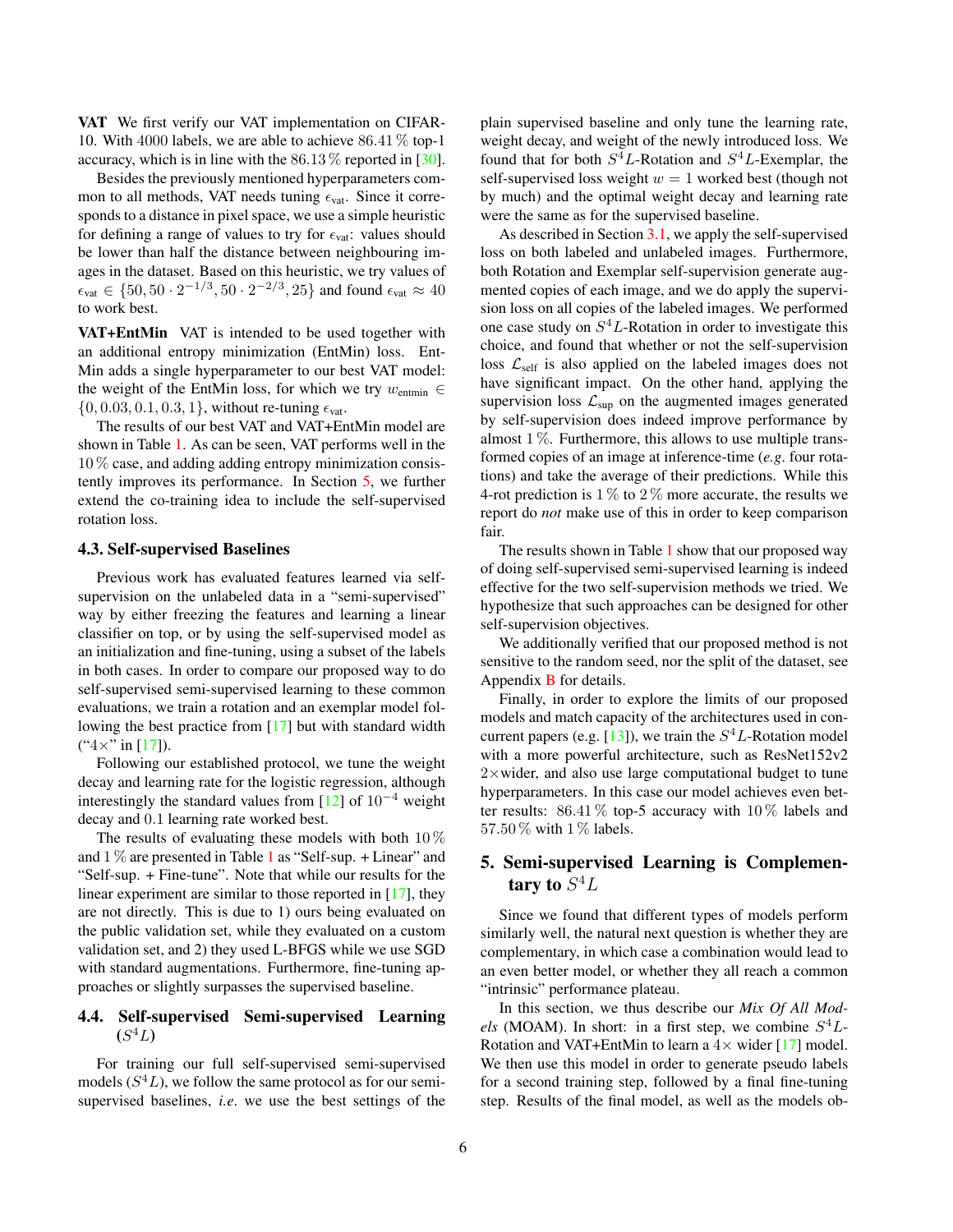<span id="page-6-3"></span><span id="page-6-0"></span>Table 2. Comparing our MOAM to previous methods in the literature on ILSVRC-2012 with 10 % of the labels. Note that *different models use different architectures*, larger than those in Table [1.](#page-4-0)

|                                           | labels | $Top-5$ Top-1 |                                      |
|-------------------------------------------|--------|---------------|--------------------------------------|
| MOAM full (proposed)                      | $10\%$ | 91.23         | 73.21                                |
| $MOAM +$ pseudo label ( <i>proposed</i> ) | 10%    | 89.96         | 71.56                                |
| MOAM (proposed)                           | $10\%$ | 88.80         | 69.73                                |
| ResNet50v2 $(4 \times$ wider)             | $10\%$ | 81.29         | 58.15                                |
| VAE + Bayesian SVM [32]                   | 10%    | 64.76         | 48.41                                |
| Mean Teacher $[41]$                       | 10%    | 90.89         |                                      |
| <sup>†</sup> UDA [43]                     | 10%    |               | $88.52^{\dagger}$ 68.66 <sup>†</sup> |
| <sup>†</sup> CPC $v2$ [13]                | 10%    |               | $84.88^{\dagger}$ 64.03 <sup>†</sup> |
|                                           |        |               |                                      |

*Training with all labels:*

| ResNet50v2 $(4 \times$ wider) | 100\% 94.10 78.57                             |  |
|-------------------------------|-----------------------------------------------|--|
| MOAM (proposed)               | 100\% 94.97 80.17                             |  |
| <sup>†</sup> UDA [43]         | $100\%$ 94.45 <sup>†</sup> 79.04 <sup>†</sup> |  |
| <sup>†</sup> CPCv2 [13]       | $100\%$ 93.35 <sup>†</sup> -                  |  |

† *marks concurrent work.*

tained in the two intermediate steps, are reported in Table [2](#page-6-0) along with previous results reported in the literature.

Step 1: Rotation+VAT+EntMin In the first step, our model jointly optimizes the  $S<sup>4</sup>L$ -Rotation loss and the VAT and EntMin losses. We iterated on hyperparameters for this setup in a less structured way than in our controlled experiments above (always on our custom validation set) and only mention the final values here. Our model was trained with batch size 128, learning rate 0.1, weight decay  $2 \cdot 10^{-4}$ , training for 200 epochs with linear learning rate rampup up to epoch 10, then 10-fold decays at 100, 150, and 190 epochs. We use inception crop augmentation as well as horizontal mirroring. We used the following relative loss weights:  $w_{\text{sup}} = 0.3$ ,  $w_{\text{rot}} = 0.7$ ,  $w_{\text{vat}} = 0.3$ ,  $w_{\text{entmin}} = 0.3$ . We tried a few heuristics for setting those weights automatically, but found that manually tuning them led to better performance. We also applied Polyak averaging to the model parameters, choosing the decay factor such that parameters decay by  $50\%$  over each epoch. Joint training of these losses consistently improve over the models with a single objective. The model obtained after this first step achieves 88.80% top-5 accuracy on the ILSVRC-2012 dataset.

Step 2: Retraining on Pseudo Labels Using the above model, we assign pseudo labels to the full dataset by averaging predictions across five crops and four rotations of each image<sup>[3](#page-6-1)</sup>. We then train the same network again in the exact same way (*i.e*. with all the losses) except for the fol-



<span id="page-6-2"></span>Figure 2. Places205 learning curves of logistic regression on top of the features learned by pre-training a self-supervised versus  $S^4L$ -Rotation model on ILSVRC-2012. The significantly faster convergence ("long" training schedule vs. "short" one) suggests that more easily separable features are learned.

lowing three differences: (1) the network is initialized using the weights obtained in the first step (2) every example has a label: the pseudo label (3) due to this, an epoch now corresponds to the full dataset; we thus train for 18 epochs, decaying the learning rate after 6 and 12 epochs.

Step 3: Fine-tuning the model Finally, we fine-tune the model obtained in the second step on the original  $10\%$  labels only. This step is trained with weight decay  $3 \cdot 10^{-3}$  and learning rate  $5 \cdot 10^{-4}$  for 20 epochs, decaying the learning rate 10-fold every 5 epochs.

Remember that all hyper-parameters described here were selected on our custom validation set which is taken from the training set. The final model "MOAM (full)" achieves 91.23 % top-5 accuracy, which sets the new state-of-the-art.

We conduct additional experiments and report performance of MOAM (*i.e*. only Step 1) with 100 % labels in Table [2.](#page-6-0) Interestingly, MOAM achieves promising results even in the high-data regime with 100 % labels, outperforming the fully supervised baseline:  $+0.87\%$  for top-5 accuracy and  $+1.6\%$  for top-1 accuracy.

## 6. Transfer of Learned Representations

Self-supervision methods are typically evaluated in terms of how generally useful their learned representation is. This is done by treating the learned model as a fixed feature extractor, and training a linear logistic regression model on top the features it extracts on a different dataset, usually Places 205 [\[45\]](#page-9-19). We perform such an evaluation on our  $S^4$ . models in order to gain some insight into the generality of the learned features, and how they compare to those obtained by pure self-supervision.

<span id="page-6-1"></span><sup>&</sup>lt;sup>3</sup>Generating pseudo-labels using 20 crops only slightly improved performance by 0.25 %, but is cheap and simple.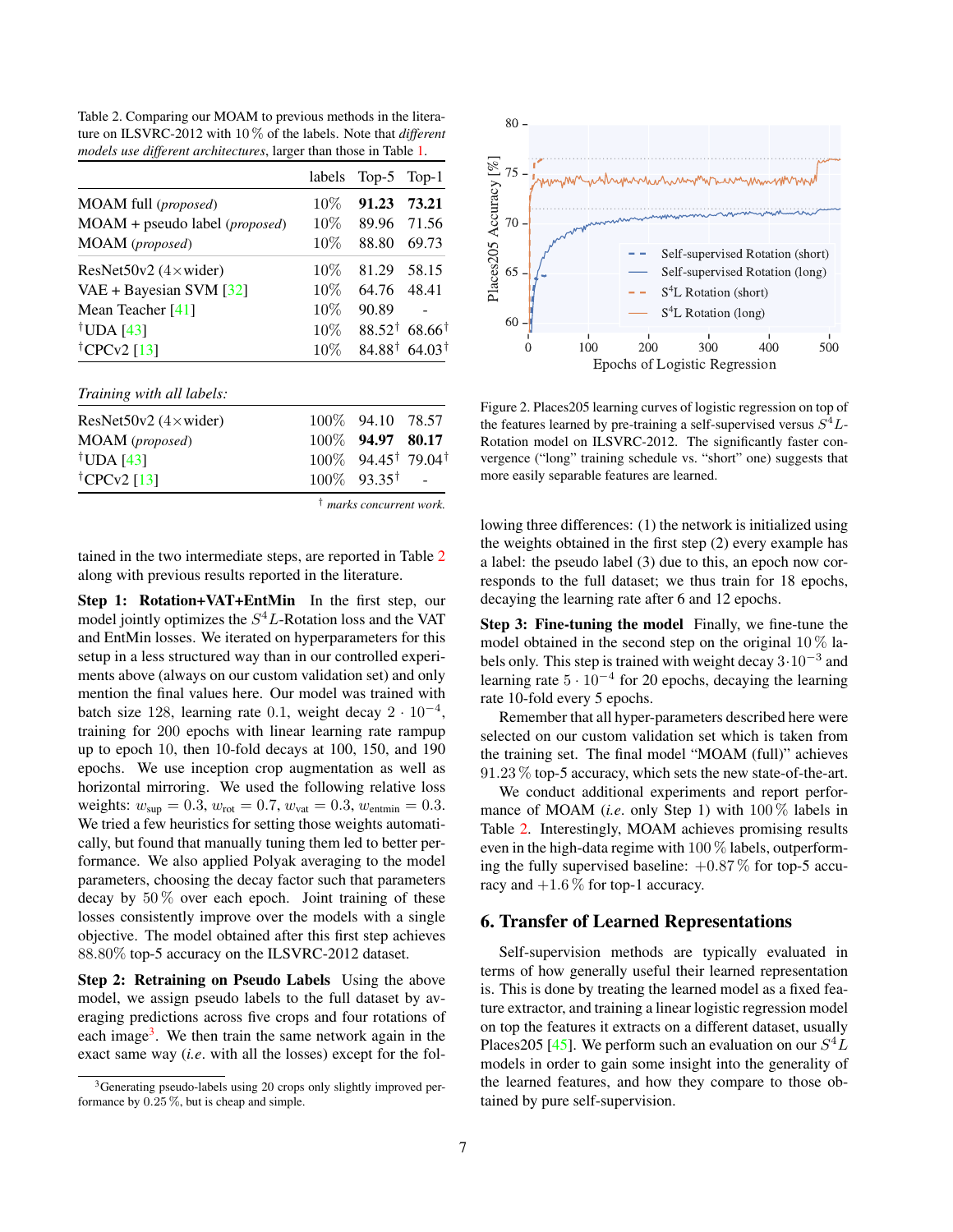<span id="page-7-3"></span>

<span id="page-7-2"></span>Figure 3. Correlation between validation score on a (custom) validation set of 1000, 5000, and 50 046 images on ILSVRC-2012. Each point corresponds to a *trained model* during a sweep for plain supervised baseline for the 1 % labeled case. The best model according to the validation set of 1 000 is marked in red. As can be seen, evaluating our models even with only a single validation image per class is robust, and in particular selecting an optimal model with this validation set works as well as with the full validation set.

We closely follow the protocol defined by [\[17\]](#page-8-3). The representation is extracted from the pre-logits layer. We use stochastic gradient descent (SGD) with momentum for training these linear evaluation models with a minibatch size of 2048 and an initial learning rate of 0.1, warmed up in the first epoch.

While Kolesnikov *et al.* [\[17\]](#page-8-3) show that a very long training schedule (520 epochs) is required for the linear model to converge using self-supervised representations, we observe dramatically different behaviour when evaluating our self-supervised semi-supervised representations. Figure [2](#page-6-2) shows the accuracy curve of the plain self-supervised rota-tion method [\[17\]](#page-8-3) and our proposed  $S<sup>4</sup>L$ -Rotation method trained on  $10\%$  of ILSVRC-2012. As can be seen, the logistic regression is able to find a good separating hyperplane in very few epochs and then plateaus, whereas in the self-supervised case it struggles for a very long number of epochs. This indicates that the addition of labeled data leads to much more separable representations, even across datasets.

We further investigate the gap between the representation learned by a good  $S^4L$  model (MOAM) and a corresponding baseline trained on  $100\%$  of the labels (the baseline from Table [2\)](#page-6-0). Surprisingly, we found that the representation learned by "MOAM (full)" transfers slightly better than the baseline, which used ten times more labelled data: 83.3 % accuracy vs. 83.1 % accuracy, respectively. We provide full details of this experiment in the Supplementary Material.

## <span id="page-7-0"></span>7. Is a Tiny Validation Set Enough?

Current standard practice in semi-supervised learning is to use a subset of the labels for training on a large dataset, but still perform model selection using scores obtained on the full validation set. $4$  But having a large labeled validation set at hand is at odds with the promised practicality of semi-supervised learning, which is all about having only few labeled examples. This fact has been acknowledged by [\[33\]](#page-9-2), but has been mostly ignored in the semi-supervised literature. Oliver *et al*. [\[30\]](#page-9-1) questions the viability of tuning with small validation sets by comparing the estimated model accuracy on small validation sets. They find that the variance of the estimated accuracy gap between two models can be larger than the actual gap between those models, hinting that model selection with small validation sets may not be viable. That said, they did not empirically evaluate whether it's possible to find the *best* model with a small validation set, especially when choosing hyperparameters for a particular semi-supervised method.

We now describe our analysis of this important question. We look at the many models we trained for the plain supervised baseline on  $1\%$  of ILSVRC-2012. For each model, we compute a validation score on a validation set of 1000 labeled images (*i.e*. one labeled image per class), 5000 labeled images (*i.e*. five labeled images per class), and compare these scores to those obtained on a "full-size" validation set of 50 046 labeled images. The result is shown in Figure [3](#page-7-2) and it is striking: there is a very strong correlation between performance on the tiny and the full validation set. Especially, while in parts there is high variability, those hyperparameters which work best do so in either case. Most notably, the *best model* tuned on a small validation set is also the best model tuned on a large validation set. We thus conclude that for selecting hyperparameters of a model, a tiny validation set is enough.

<span id="page-7-1"></span><sup>4</sup>To make matters worse, in the case of ILSVRC-2012, this validation set is used both to select hyperparameters as well as to report final performance. Remember that we avoid this by creating a custom validation set from part of the training set for all hyperparameter selections.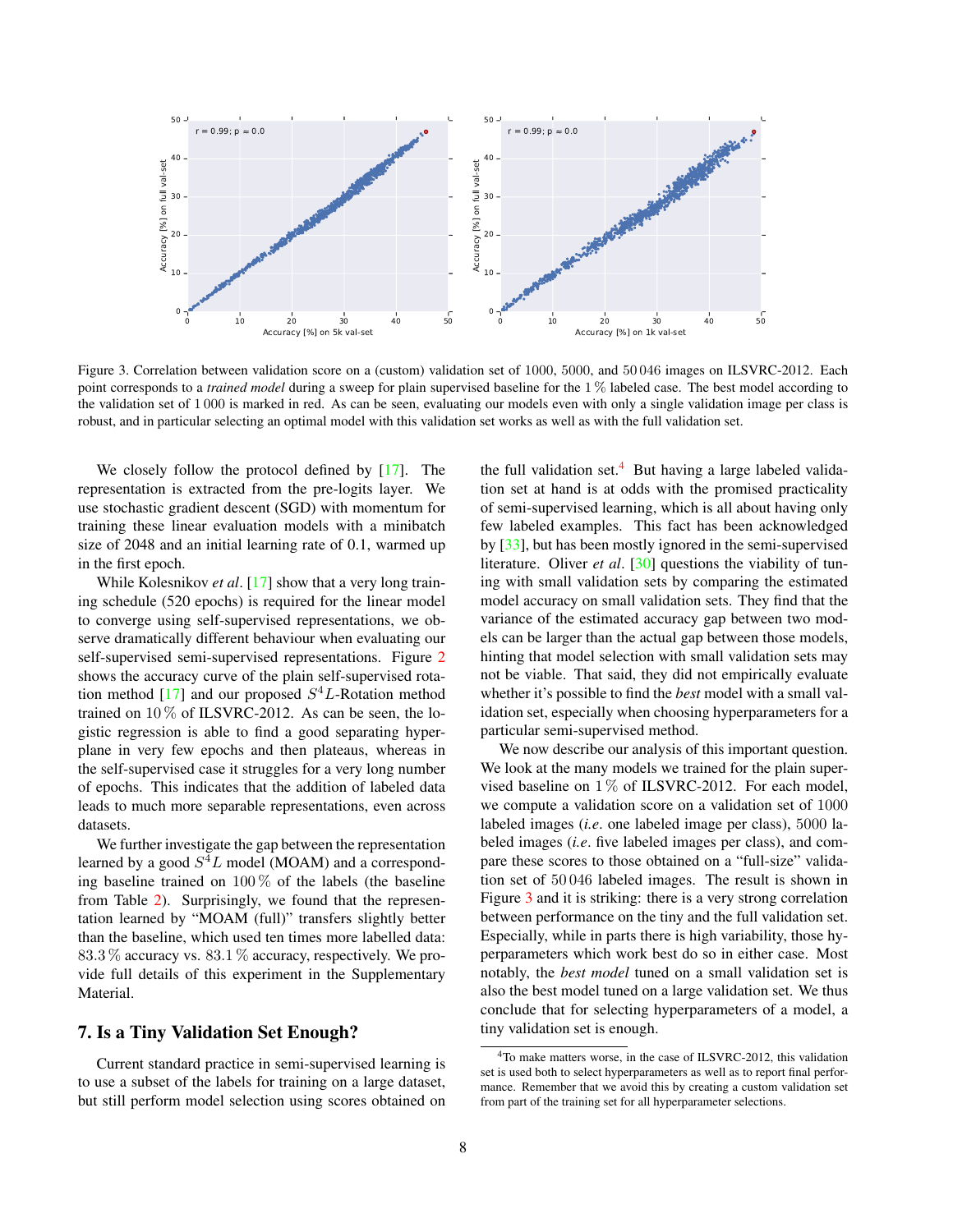## 8. Discussion and Future Work

In this paper, we have bridged the gap between selfsupervision methods and semi-supervised learning by suggesting a framework  $(S^4L)$  which can be used to turn any self-supervision method into a semi-supervised learning algorithm.

We instantiated two such methods:  $S^4L$ -Rotation and  $S<sup>4</sup>L$ -Exemplar and have shown that they perform competitively to methods from the semi-supervised literature on the challenging ILSVRC-2012 dataset. We further showed that  $S<sup>4</sup>L$  methods are complementary to existing semisupervision techniques, and MOAM, our proposed combination of those, leads to state-of-the-art performance.

While all of the methods we investigated show promising results for learning with 10 % of the labels on ILSVRC-2012, the picture is much less clear when using only  $1\%$ . It is possible that in this low data regime, when only 13 labeled examples per class are available, the setting fades into the few-shot scenario, and a very different set of methods would be required for reaching much better performance.

Nevertheless, we hope that this work inspires other researchers in the field of self-supervision to consider extending their methods into semi-supervised methods using our  $S<sup>4</sup>L$  framework, as well as researchers in the field of semisupervised learning to take inspiration from the vast amount of recently proposed self-supervision methods.

Acknowledgements. We thank the Google Brain Team in Zürich, and especially Sylvain Gelly for discussions.

## References

- <span id="page-8-8"></span>[1] B. Athiwaratkun, M. Finzi, P. Izmailov, and A. G. Wilson. There are many consistent explanations of unlabeled data: Why you should average. *ICLR*, 2019. [2](#page-1-0)
- <span id="page-8-11"></span>[2] D. Berthelot, N. Carlini, I. Goodfellow, N. Papernot, A. Oliver, and C. Raffel. Mixmatch: A holistic approach to semi-supervised learning. *arXiv preprint arXiv:1905.02249*, 2019. [2](#page-1-0)
- <span id="page-8-19"></span>[3] M. Caron, P. Bojanowski, A. Joulin, and M. Douze. Deep clustering for unsupervised learning of visual features. *European Conference on Computer Vision (ECCV)*, 2018. [3](#page-2-2)
- <span id="page-8-4"></span>[4] O. Chapelle, B. Schlkopf, and A. Zien. *Semi-Supervised Learning*. The MIT Press, 1st edition, 2010. [2](#page-1-0)
- <span id="page-8-17"></span>[5] C. Doersch, A. Gupta, and A. A. Efros. Unsupervised visual representation learning by context prediction. In *International Conference on Computer Vision (ICCV)*, 2015. [3](#page-2-2)
- <span id="page-8-18"></span>[6] A. Dosovitskiy, J. T. Springenberg, M. Riedmiller, and T. Brox. Discriminative unsupervised feature learning with convolutional neural networks. In *Advances in Neural Information Processing Systems (NIPS)*, 2014. [3](#page-2-2)
- <span id="page-8-16"></span>[7] F. Ebert, S. Dasari, A. X. Lee, S. Levine, and C. Finn. Robustness via retrying: Closed-loop robotic manipulation with self-supervised learning. *Conference on Robot Learning (CoRL)*, 2018. [3](#page-2-2)
- <span id="page-8-1"></span>[8] M. Everingham, S. A. Eslami, L. Van Gool, C. K. Williams, J. Winn, and A. Zisserman. The pascal visual object classes challenge: A retrospective. *IJCV*, 111(1), 2015. [1](#page-0-1)
- <span id="page-8-23"></span>[9] C. D. Freeman and J. Bruna. Topology and geometry of half-rectified network optimization. *arXiv preprint arXiv:1611.01540*, 2016. [12](#page-11-1)
- <span id="page-8-2"></span>[10] S. Gidaris, P. Singh, and N. Komodakis. Unsupervised representation learning by predicting image rotations. In *International Conference on Learning Representations (ICLR)*, 2018. [1,](#page-0-1) [3](#page-2-2)
- <span id="page-8-10"></span>[11] Y. Grandvalet and Y. Bengio. Semi-supervised learning by entropy minimization. In L. K. Saul, Y. Weiss, and L. Bottou, editors, *Advances in Neural Information Processing Systems 17*, pages 529–536. MIT Press, 2005. [2,](#page-1-0) [4,](#page-3-1) [5,](#page-4-3) [12](#page-11-1)
- <span id="page-8-21"></span>[12] K. He, X. Zhang, S. Ren, and J. Sun. Deep residual learning for image recognition. In *Conference on Computer Vision and Pattern Recognition (CVPR)*, 2016. [6](#page-5-2)
- <span id="page-8-14"></span>[13] O. J. Hénaff, A. Razavi, C. Doersch, S. Eslami, and A. v. d. Oord. Data-efficient image recognition with contrastive predictive coding. *arXiv preprint arXiv:1905.09272*, 2019. [2,](#page-1-0) [6,](#page-5-2) [7](#page-6-3)
- <span id="page-8-20"></span>[14] A. Hermans, L. Beyer, and B. Leibe. In Defense of the Triplet Loss for Person Re-Identification. *arXiv preprint arXiv:1703.07737*, 2017. [3](#page-2-2)
- <span id="page-8-15"></span>[15] E. Jang, C. Devin, V. Vanhoucke, and S. Levine. Grasp2Vec: Learning object representations from self-supervised grasping. In *Conference on Robot Learning*, 2018. [3](#page-2-2)
- <span id="page-8-5"></span>[16] D. P. Kingma, D. J. Rezende, S. Mohamed, and M. Welling. Semi-supervised learning with deep generative models. *CoRR*, abs/1406.5298, 2014. [2](#page-1-0)
- <span id="page-8-3"></span>[17] A. Kolesnikov, X. Zhai, and L. Beyer. Revisiting selfsupervised visual representation learning. In *Conference on Computer Vision and Pattern Recognition (CVPR)*, 2019. [1,](#page-0-1) [3,](#page-2-2) [5,](#page-4-3) [6,](#page-5-2) [8,](#page-7-3) [12](#page-11-1)
- <span id="page-8-13"></span>[18] A. Krizhevsky. Learning multiple layers of features from tiny images. Technical report, 2009. [2](#page-1-0)
- <span id="page-8-6"></span>[19] S. Laine and T. Aila. Temporal ensembling for semisupervised learning. *CoRR*, abs/1610.02242, 2016. [2](#page-1-0)
- <span id="page-8-9"></span>[20] D.-H. Lee. Pseudo-label : The simple and efficient semisupervised learning method for deep neural networks. *ICML 2013 Workshop : Challenges in Representation Learning (WREPL)*, 07 2013. [2,](#page-1-0) [4,](#page-3-1) [5,](#page-4-3) [12](#page-11-1)
- <span id="page-8-22"></span>[21] H. Li, Z. Xu, G. Taylor, C. Studer, and T. Goldstein. Visualizing the loss landscape of neural nets. In *Advances in Neural Information Processing Systems*, pages 6391–6401, 2018. [12](#page-11-1)
- <span id="page-8-0"></span>[22] T.-Y. Lin, M. Maire, S. Belongie, J. Hays, P. Perona, D. Ramanan, P. Dollár, and C. L. Zitnick. Microsoft COCO: Common objects in context. In *ECCV*. Springer, 2014. [1](#page-0-1)
- <span id="page-8-12"></span>[23] B. Liu, Z. Wu, H. Hu, and S. Lin. Deep metric transfer for label propagation with limited annotated data. *arXiv preprint arXiv:1812.08781*, 2018. [2](#page-1-0)
- <span id="page-8-7"></span>[24] T. Miyato, S.-i. Maeda, M. Koyama, and S. Ishii. Virtual adversarial training: A regularization method for supervised and semi-supervised learning. *arXiv preprint arXiv:1704.03976*, 2017. [2,](#page-1-0) [4,](#page-3-1) [5,](#page-4-3) [12](#page-11-1)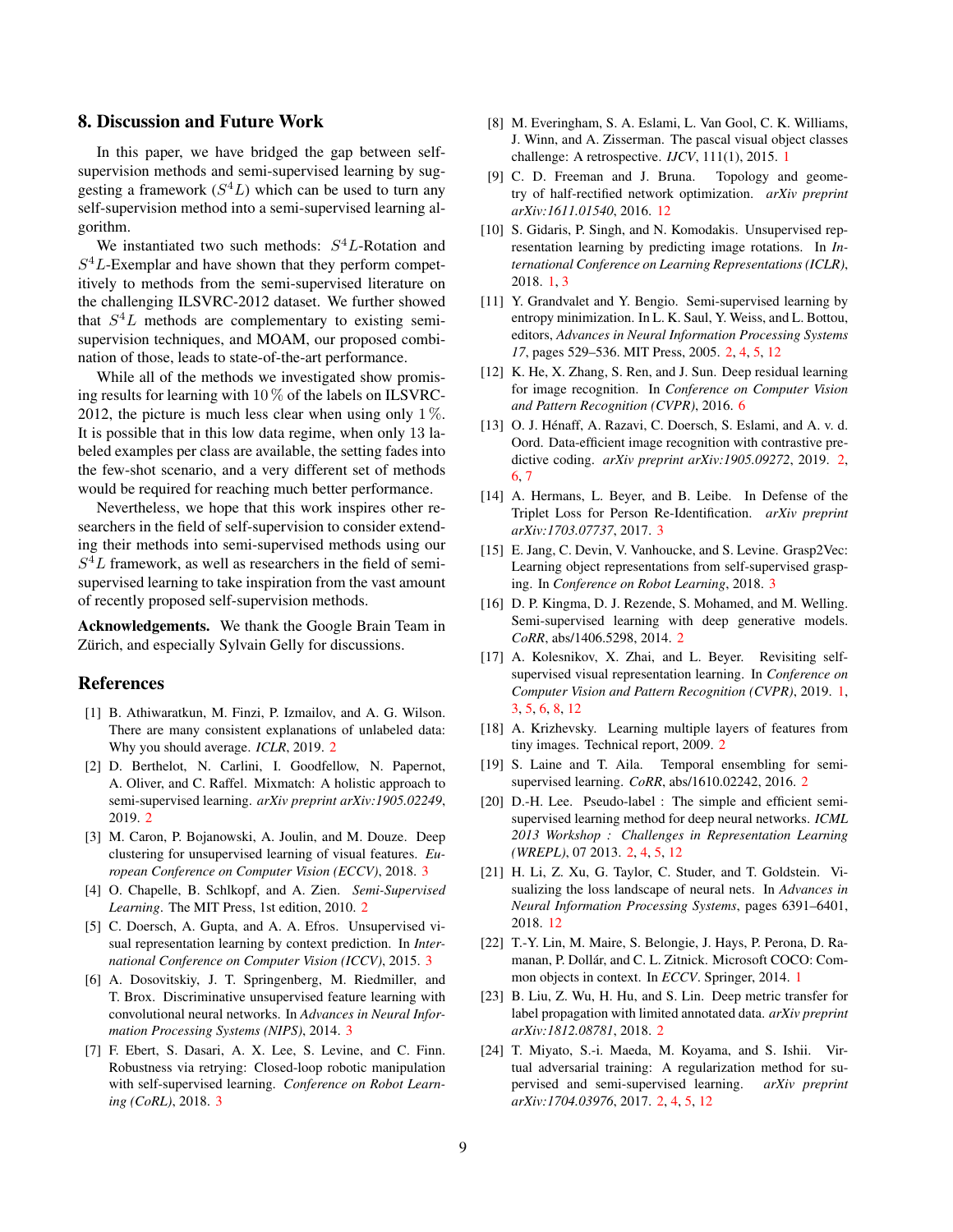- <span id="page-9-7"></span>[25] Y. Netzer, T. Wang, A. Coates, A. Bissacco, B. Wu, and A. Y. Ng. Reading digits in natural images with unsupervised feature learning. In *NIPS Workshop on Deep Learning and Unsupervised Feature Learning 2011*, 2011. [2](#page-1-0)
- <span id="page-9-12"></span>[26] M. Noroozi and P. Favaro. Unsupervised learning of visual representations by solving jigsaw puzzles. In *European Conference on Computer Vision (ECCV)*, 2016. [3](#page-2-2)
- <span id="page-9-15"></span>[27] M. Noroozi, H. Pirsiavash, and P. Favaro. Representation learning by learning to count. In *International Conference on Computer Vision (ICCV)*, 2017. [3](#page-2-2)
- <span id="page-9-13"></span>[28] M. Noroozi, A. Vinjimoor, P. Favaro, and H. Pirsiavash. Boosting self-supervised learning via knowledge transfer. *Conference on Computer Vision and Pattern Recognition (CVPR)*, 2018. [3](#page-2-2)
- <span id="page-9-3"></span>[29] A. Odena. Semi-supervised learning with generative adversarial networks. *arXiv preprint arXiv:1606.01583*, 2016. [2](#page-1-0)
- <span id="page-9-1"></span>[30] A. Oliver, A. Odena, C. A. Raffel, E. D. Cubuk, and I. Goodfellow. Realistic evaluation of deep semi-supervised learning algorithms. In *Advances in Neural Information Processing Systems*, pages 3239–3250, 2018. [2,](#page-1-0) [4,](#page-3-1) [5,](#page-4-3) [6,](#page-5-2) [8](#page-7-3)
- <span id="page-9-10"></span>[31] A. Owens and A. A. Efros. Audio-visual scene analysis with self-supervised multisensory features. *European Conference on Computer Vision (ECCV)*, 2018. [3](#page-2-2)
- <span id="page-9-18"></span>[32] Y. Pu, Z. Gan, R. Henao, X. Yuan, C. Li, A. Stevens, and L. Carin. Variational autoencoder for deep learning of images, labels and captions. In D. D. Lee, M. Sugiyama, U. V. Luxburg, I. Guyon, and R. Garnett, editors, *Advances in Neural Information Processing Systems 29*, pages 2352–2360. 2016. [4,](#page-3-1) [7](#page-6-3)
- <span id="page-9-2"></span>[33] A. Rasmus, M. Berglund, M. Honkala, H. Valpola, and T. Raiko. Semi-supervised learning with ladder networks. In C. Cortes, N. D. Lawrence, D. D. Lee, M. Sugiyama, and R. Garnett, editors, *Advances in Neural Information Processing Systems 28*, pages 3546–3554. Curran Associates, Inc., 2015. [2,](#page-1-0) [4,](#page-3-1) [8](#page-7-3)
- <span id="page-9-0"></span>[34] O. Russakovsky, J. Deng, H. Su, J. Krause, S. Satheesh, S. Ma, Z. Huang, A. Karpathy, A. Khosla, M. Bernstein, et al. Imagenet large scale visual recognition challenge. *International Journal of Computer Vision (IJCV)*, 115(3):211– 252, 2015. [1,](#page-0-1) [2](#page-1-0)
- <span id="page-9-4"></span>[35] T. Salimans, I. J. Goodfellow, W. Zaremba, V. Cheung, A. Radford, and X. Chen. Improved techniques for training gans. *CoRR*, abs/1606.03498, 2016. [2](#page-1-0)
- <span id="page-9-11"></span>[36] N. Sayed, B. Brattoli, and B. Ommer. Cross and learn: Cross-modal self-supervision. *arXiv preprint arXiv:1811.03879*, 2018. [3](#page-2-2)
- <span id="page-9-9"></span>[37] P. Sermanet, C. Lynch, Y. Chebotar, J. Hsu, E. Jang, S. Schaal, and S. Levine. Time-contrastive networks: Self-supervised learning from video. *arXiv preprint arXiv:1704.06888*, 2017. [3](#page-2-2)
- <span id="page-9-17"></span>[38] R. Shu, H. Bui, H. Narui, and S. Ermon. A DIRT-t approach to unsupervised domain adaptation. In *International Conference on Learning Representations*, 2018. [4](#page-3-1)
- <span id="page-9-20"></span>[39] M. Soltanolkotabi, A. Javanmard, and J. D. Lee. Theoretical insights into the optimization landscape of overparameterized shallow neural networks. *IEEE Transactions on Information Theory*, 65(2):742–769, 2019. [12](#page-11-1)
- <span id="page-9-16"></span>[40] C. Szegedy, W. Liu, Y. Jia, P. Sermanet, S. Reed, D. Anguelov, D. Erhan, V. Vanhoucke, and A. Rabinovich. Going deeper with convolutions. In *Conference on Computer Vision and Pattern Recognition (CVPR)*, 2015. [3](#page-2-2)
- <span id="page-9-5"></span>[41] A. Tarvainen and H. Valpola. Mean teachers are better role models: Weight-averaged consistency targets improve semisupervised deep learning results. In *Advances in neural information processing systems*, pages 1195–1204, 2017. [2,](#page-1-0) [4,](#page-3-1) [7](#page-6-3)
- <span id="page-9-6"></span>[42] V. Verma, A. Lamb, J. Kannala, Y. Bengio, and D. Lopez-Paz. Interpolation consistency training for semi-supervised learning. *arXiv preprint arXiv:1903.03825*, 2019. [2](#page-1-0)
- <span id="page-9-8"></span>[43] Q. Xie, Z. Dai, E. Hovy, M.-T. Luong, and Q. V. Le. Unsupervised data augmentation. *arXiv preprint arXiv:1904.12848*, 2019. [2,](#page-1-0) [7](#page-6-3)
- <span id="page-9-14"></span>[44] R. Zhang, P. Isola, and A. A. Efros. Colorful image colorization. In *European Conference on Computer Vision (ECCV)*, 2016. [3](#page-2-2)
- <span id="page-9-19"></span>[45] B. Zhou, A. Lapedriza, J. Xiao, A. Torralba, and A. Oliva. Learning deep features for scene recognition using places database. In *Advances in neural information processing systems*, pages 487–495, 2014. [7,](#page-6-3) [12](#page-11-1)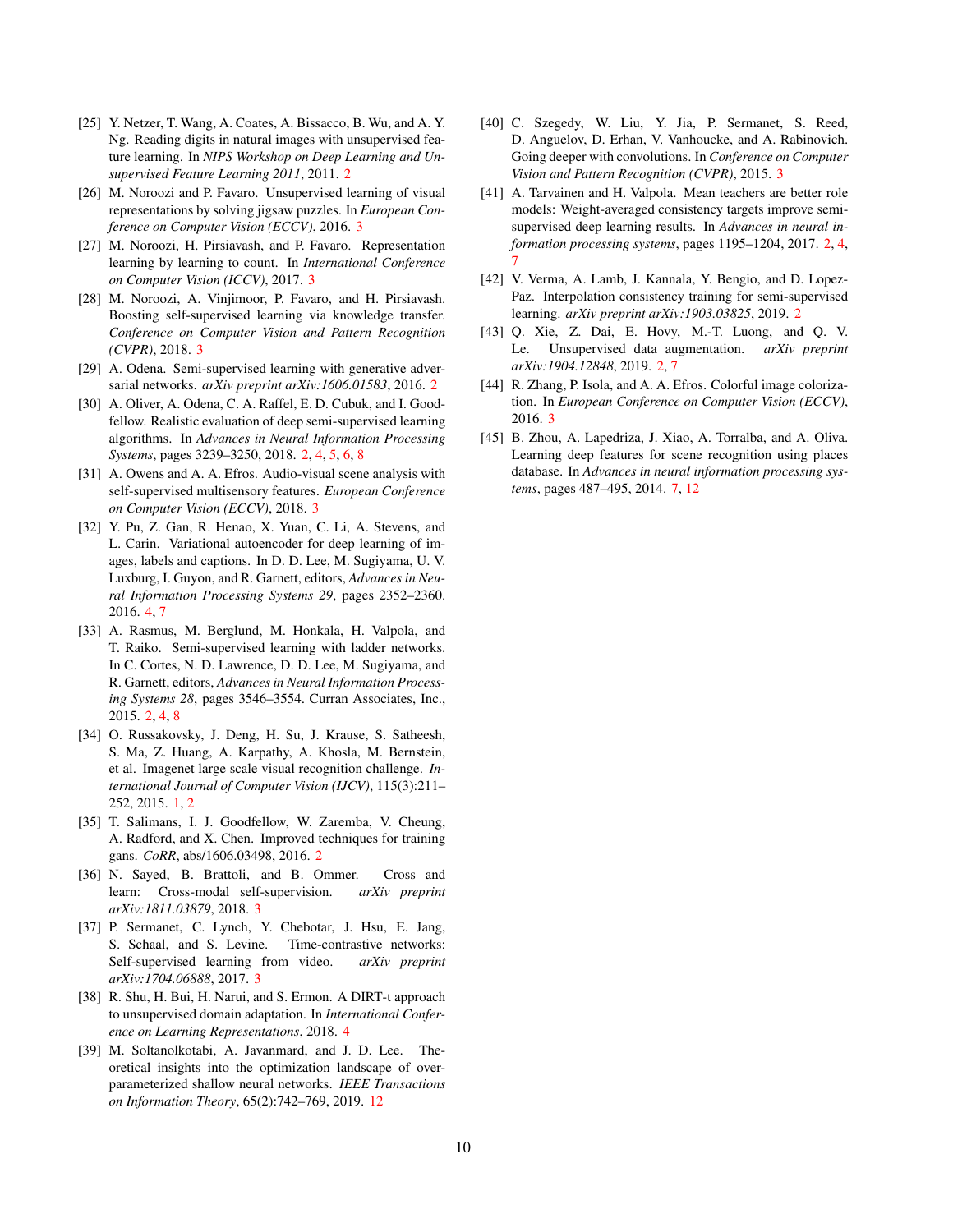

<span id="page-10-0"></span>Figure 4. The "hypersweep curves" for the supervised baseline trained on 10 % of ILSVRC-2012. See text for details.

## A. Detailed Results of the Supervised Baselines

Since we performed quite extensive hyperparameter search and trained many models in order to find a solid fully-supervised baseline on  $10\%$  and  $1\%$  of ILSVRC-2012, we believe that it is valuable to report the full results to the community, instead of just providing the final best model.

We present the results in the form of what we call "hypersweep curves" in Figures [4](#page-10-0) and [5.](#page-10-1)

Each plot shows a large collection of models – *each point on each plot is a fully trained model*. The curves are sorted by accuracy, allowing testing sensitivity to different hyperparameters, not only comparing the best model.

For each curve, we plot the accuracy of models where one of the hyperparameters is fixed.

Thus, by comparing curves, one can see:

- 1. Which value of a hyperparameter performs best by looking at which curve's rightmost point is highest.
- 2. How sensitive the model is to a hyperparameter *in the*



<span id="page-10-1"></span>Figure 5. The "hypersweep curves" for the supervised baseline trained on 1 % of ILSVRC-2012. See text for details.

*best case* by looking at how far apart the curves are from eachother at their rightmost point.

- 3. How robust a hyperparameter is *on average* by looking at how similar the curves are overall.
- 4. How independent a specific hyperparameter value is from all others by looking at the curve's shape, and whether curves cross-over (strong interplay) or not (strong independence).

While the results shown in Figure [4](#page-10-0) use the full (custom) validation set, those in Figure [5](#page-10-1) were computed using the validation set of size 1000, *i.e*. with only one image per class. As we have shown in Section 7, this is sufficient to determine the best hyperparameters, and we encourage the community to follow this more realistic protocol.

As can be seen, weight decay and number of training epochs are the two things which matter most when training using only a fraction of ILSVRC-2012.

Perhaps the most surprising finding is that, contrary to current folklore, *reducing model capacity is detrimental*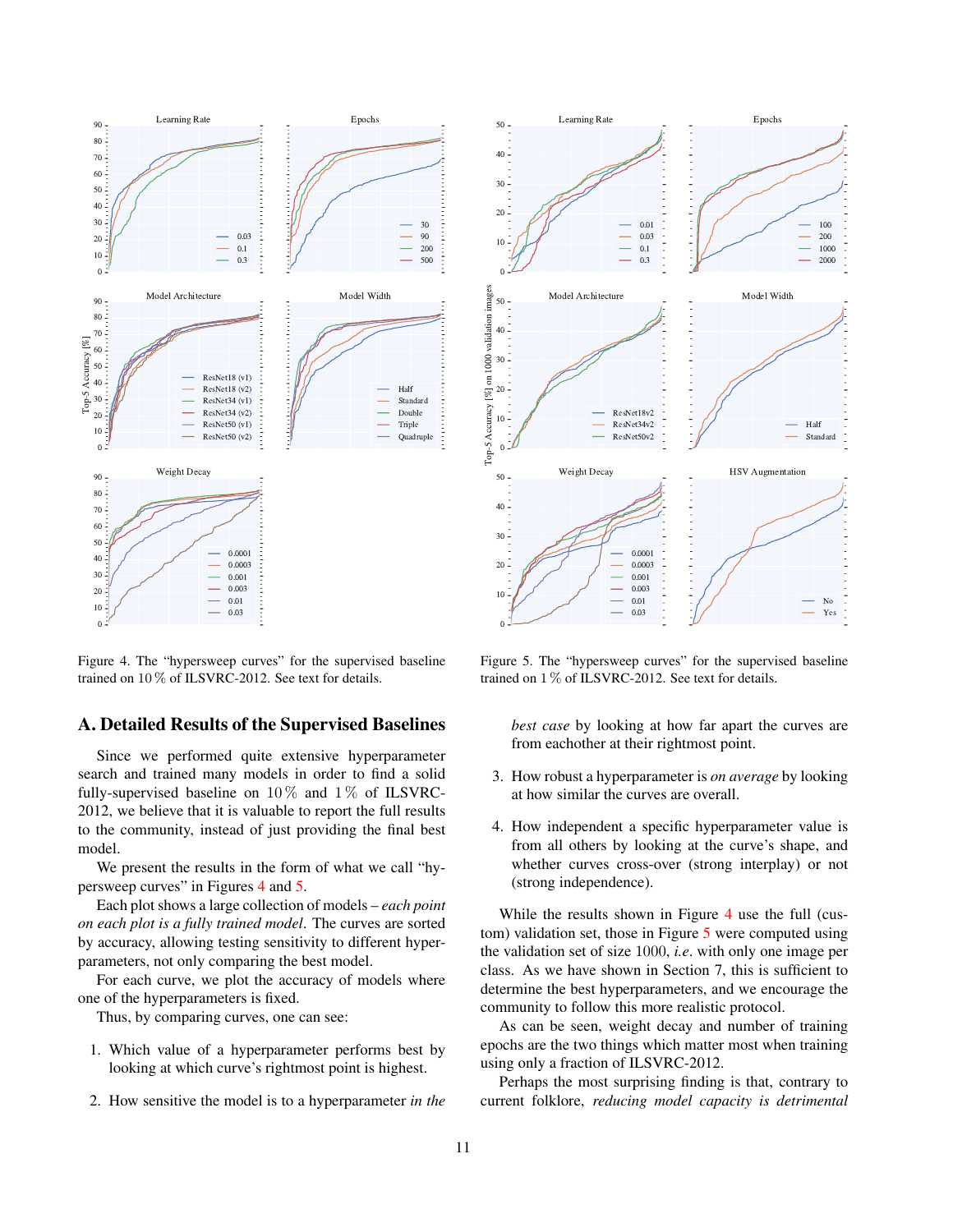<span id="page-11-1"></span>to performance on the smaller dataset. Neither reducing depth, nor reducing width improve performance. In fact, the deeper and wider models still outperform their shallower and thinner counterparts, even when using only  $1\%$  of the training data. Even more so, the wider models are more robust to other hyperparameter's values as evidenced by their curves being significantly higher on the left end. This is in line with recent findings suggesting wider models ease optimization [\[21,](#page-8-22) [9,](#page-8-23) [39\]](#page-9-20).

Furthermore, when reducing the dataset size to  $1\%$ , we found that adding the same color augmentation as introduced by Exemplar is helpful. We thereafter tried adding it to our best few models on  $10\%$ , but it did not help there.

Finally, while in the  $1\%$  case, learning-rate of 0.1 and 0.01 seem to perform equally well in the good cases (right hand side of curves), we manually inspected training curves and found that 0.1 is significantly less robust, typically not learning anything before the first decay, and only catching up later on.

While we trained thousands of models in order to rigorously test multiple hypotheses (such as that of reducing model capacity), almost all boost in performance could have been achieved in just a few dozen trials with intuitively important hyperparameters (weight decay and epochs), which would take about a week on a modern four-GPU machine.

Overall, we hope that this thorough baseline investigation inspires the semi-supervised learning community to be more careful with baselines, as those that we found perform almost 20 % absolute better than those previously reported in the literature.

## <span id="page-11-0"></span>**B.** Randomness of  $S^4L$

<span id="page-11-2"></span>Table 3.  $S<sup>4</sup>L$  performance for 9 runs with random image subsets. Top-5 accuracies [%] are reported as mean±standard deviation.

|                  | 10% ImageNet     | 1% ImageNet      |
|------------------|------------------|------------------|
| $S^4L$ -Rotation | $83.91 \pm 0.13$ | $53.47 \pm 0.22$ |
| $S^4L$ -Exemplar | $83.76 \pm 0.06$ | $46.61 \pm 0.25$ |

There are two factors of randomness of a semi supervised model: (1) labeled subset sampling, (2) run with different seeds. In order to estimate the randomness in the performance we train 9 models with random data subsets and random seeds for our proposed  $S<sup>4</sup>L$  method. Table [3](#page-11-2) presents the detailed results. Overall, we observe that standard deviation is fairly small across both subsets and different runs and, therefore, our empirical evaluation provides robust comparison of various techniques.

## C. More Results in the Transfer Setup

In this section we present more results from the transfer evaluation task on Places205 [\[45\]](#page-9-19). Table [4](#page-11-3) shows the re-

<span id="page-11-3"></span>Table 4. Accuracy (in percent) obtained by various individual methods when transferring their representation to the Places205 dataset using linear models on frozen representations. All methods use the same plain ResNet50v2 base model, except for the ones marked by  $*$ , which use a  $4\times$  wider network. When it was necessary,  $a<sup>+</sup>$  marks longer transfer training of 520 epochs. The "%-labels" column shows the percentage of ILSVRC-2012 labels that was used for training the model.

| Method                         | $%$ -labels | $top-5$ | $top-1$ |
|--------------------------------|-------------|---------|---------|
| Supervised                     | 1           | 65.4    | 36.2    |
| Supervised                     | 10          | 75.0    | 44.7    |
| Supervised                     | 100         | 81.9    | 52.5    |
| Supervised*                    | 100         | 83.1    | 53.7    |
| SS Rotation <sup>+</sup> [17]  | $\theta$    | 71.4    | 41.7    |
| SS Exemplar <sup>+</sup> [17]  | 0           | 69.0    | 39.8    |
| Pseudolabels [20]              | 1           | 71.6    | 41.8    |
| <b>VAT</b> [24]                | 1           | 64.9    | 35.9    |
| VAT + EntMin $[11]$            | 1           | 65.9    | 36.4    |
| Pseudolabels [20]              | 10          | 78.1    | 48.2    |
| <b>VAT</b> [24]                | 10          | 76.4    | 45.8    |
| VAT + EntMin $[11]$            | 10          | 76.4    | 46.2    |
| SS Rotation $[17]$ + Fine-tune | 1           | 66.1    | 36.3    |
| SS Exemplar $[17]$ + Fine-tune | 1           | 60.0    | 31.1    |
| SS Rotation $[17]$ + Fine-tune | 10          | 75.4    | 45.9    |
| SS Exemplar $[17]$ + Fine-tune | 10          | 75.6    | 45.9    |
| $S^4L$ -Rotation               | 1           | 67.3    | 38.0    |
| $S^4L$ -Exemplar               | 1           | 61.2    | 32.2    |
| $S^4L$ -Rotation               | 10          | 76.4    | 46.6    |
| $S^4L$ -Exemplar               | 10          | 75.9    | 45.9    |
| $MOAM^*$ full                  | 10          | 83.3    | 54.2    |
| $MOAM^* + pseudo$ label        | 10          | 83.3    | 54.2    |
| MOAM <sup>*</sup>              | 10          | 79.2    | 49.5    |

sults for the models mentioned in our main paper. For each method, we select the best model and evaluate its transfer to Places205.

We follow the same setup as  $[17]$  to train a linear models with SGD on top of frozen representations. The only difference is the training epochs, we train for 30 epochs in total with learning rate decayed at 10 and 20 epochs respectively. The learning rate is linearly ramped up for the first epoch. Kolesnikov et.al. [\[17\]](#page-8-3) train for 520 epochs with learning rate decays at 480 and 500 epochs. The schedule used in our paper is much shorter because of our finding that representation learned with labels are more separable and converges significantly faster. (See in Section 6 of the main paper for details.) To make fair comparison with the self-supervised models, results in Table [4](#page-11-3) with 0% labels are trained for 520 epochs to ensure their convergence.